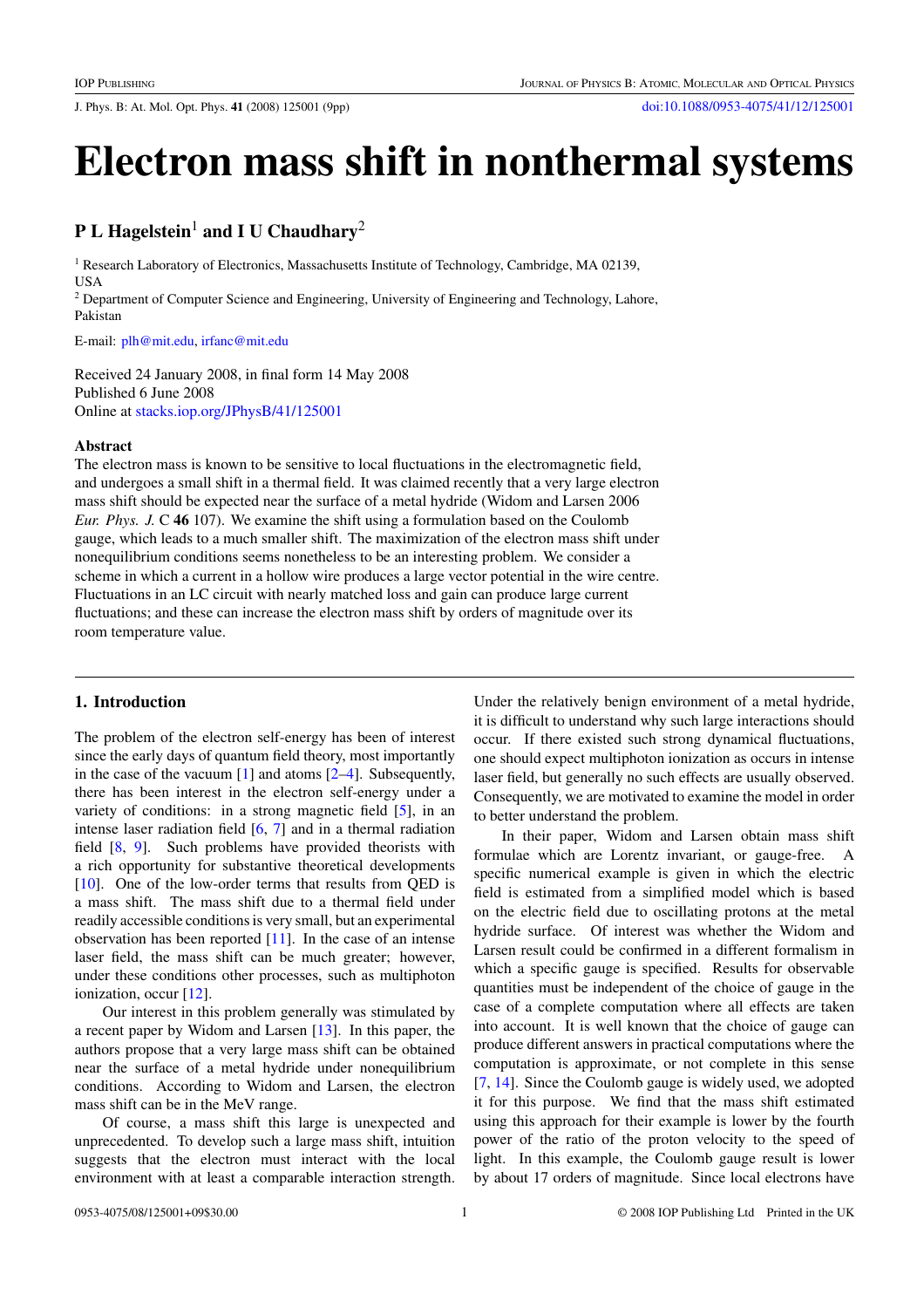<span id="page-1-0"></span>higher velocities, one would expect a much larger electron– electron contribution, especially if a significant current was present. However, any such effects are trivial in comparison with Coulomb interactions between electrons and ions that occur in a metal hydride.

Nevertheless, an issue underlying the Widom and Larsen paper remains of interest. Can a large mass shift be produced somehow under nonequilibrium conditions, without using an intense laser field, and under conditions where other processes, such as multiphoton ionization, are avoided? To this end, we consider an idealized physical situation (conditions in the centre of a hollow conductor carrying a large current) in which we seek to create a very large vector potential and induce fluctuations that would maximize the mass shift. If the frequency components remain sufficiently low, multiphoton transitions and ionization should be minimized. We find that a small electron mass shift can be generated using this approach, and the effect should be detectable through the observation of line shifts for transitions involving weakly bound electrons.

#### **2. Idealized model**

It is often useful to have a highly simplified model in order to gain intuition about an effect. In this case we can take advantage of a similar one that has been used for this purpose previously [\[15](#page-8-0)]. Consider an electron in free space interacting with a transverse field according to

$$
\hat{H} = \alpha \cdot cp + \beta mc^2 - \frac{e}{c} \alpha \cdot \hat{A}.
$$
 (1)

The energy then depends on the transverse radiation field through

$$
E2 = \langle \hat{H}^2 \rangle = (mc^2)^2 + \left\langle \left| cp - \frac{e}{c} \hat{A} \right|^2 \right\rangle - \frac{e^2}{c^2} \langle |\hat{A}|^2 \rangle_0, \quad (2)
$$

where we subtract out the vacuum contribution to the fluctuations, since it is already taken into account in the mass *m*.

#### *2.1. Mass shift in terms of vector potential fluctuations*

Assuming an approximate product wavefunction in which the electron and radiation field are taken to be independent, we obtain

$$
E^{2} = (mc^{2})^{2} + c^{2} \langle |\mathbf{p}|^{2} \rangle - e \langle \mathbf{p} \rangle \cdot \langle \hat{\mathbf{A}} \rangle - e \langle \hat{\mathbf{A}} \rangle \cdot \langle \mathbf{p} \rangle
$$
  
+ 
$$
\frac{e^{2}}{c^{2}} [\langle |\hat{\mathbf{A}}|^{2} \rangle - \langle |\hat{\mathbf{A}}|^{2} \rangle_{0}].
$$
 (3)

We introduce a shifted momentum

$$
\langle \mathbf{p}' \rangle = \langle \mathbf{p} \rangle - \frac{e}{c} \langle \hat{\mathbf{A}} \rangle \tag{4}
$$

to obtain

$$
E^{2} = (mc^{2})^{2} + c^{2} \langle |\mathbf{p}'|^{2} \rangle + \frac{e^{2}}{c^{2}} (\langle |\hat{\mathbf{A}}|^{2} \rangle - \langle |\hat{\mathbf{A}}|^{2} \rangle_{0} - |\langle \hat{\mathbf{A}} \rangle|^{2}).
$$
\n(5)

From this we can identify the dressed mass in terms of electromagnetic field fluctuations according to

$$
(m^*)^2 = m^2 + \frac{e^2}{c^4} (\langle |\hat{\mathbf{A}}|^2 \rangle - \langle |\hat{\mathbf{A}}|^2 \rangle_0 - |\langle \hat{\mathbf{A}} \rangle|^2). \tag{6}
$$

The mass shift *δm* is then

$$
\delta m = \frac{e^2}{2mc^4} (\langle |\hat{\mathbf{A}}|^2 \rangle - \langle |\hat{\mathbf{A}}|^2 \rangle_0 - |\langle \hat{\mathbf{A}} \rangle|^2)
$$
 (7)

under the assumption that  $\delta m \ll m$ .

If a Coulomb potential is present, then the above simplified argument can be replaced with a rotation of the Dirac Hamiltonian using a Foldy–Wouthuysen transformation [\[16](#page-8-0), [17\]](#page-8-0), followed by taking appropriate expectation values. The Foldy–Wouthuysen transformation has also been used to rotate field operators [\[18](#page-8-0)], which provides an alternate starting place for the development of the mass shift formula.

#### *2.2. Mass shift in a thermal radiation field*

In the event that the local radiation field is a blackbody, the expectation value of the potential vector  $\langle \hat{A} \rangle$  is zero, and one obtains [\[8,](#page-8-0) [9\]](#page-8-0)

$$
\frac{\delta m}{m} = \frac{\pi \alpha}{3} \left[ \frac{k_B T}{mc^2} \right]^2.
$$
 (8)

#### *2.3. Need for a quantum kinetic formulation*

The argument presented here is useful in that it motivates simply why one might make a connection between vector potential fluctuations and the electron mass shift. However, it is not intended to imply that this is the whole story.

As argued by one of the referees, to compute a shift in the electron mass correctly one must first have an appropriate definition of the electron mass consistent with QED. This suggests that a more appropriate starting place for such a computation would be in the context of a quantum kinetic formulation. Such a calculation would focus on the electron propagator, and include the effects of electromagnetic field interactions from relevant nearby sources. Only in the context of such a formulation would it be possible to obtain a rigorous result for the electron mass shift. Such a program has been carried out in the case of a thermal radiation field [\[10\]](#page-8-0), with the result that thermal mass shift in the low-temperature regime is in agreement with equation (7) evaluated using thermal fluctuations. However, no similar formulation has yet been reported for the more general case of nonthermal fields, such as are of interest in this work. Consequently, the use of the term electron mass shift in association with fluctuations in the vector potential is not on solid foundation, and a more rigorous treatment is required to establish such a foundation.

## **3. Mass shift in terms of current sources**

If the system is not in thermal equilibrium, we require an expression for the field fluctuations in terms of sources responsible for the local fields. For this, we are guided by the classical problem. The classical vector potential in the Coulomb gauge satisfies

$$
-\nabla \times \left[\frac{1}{\mu}\nabla \times \mathbf{A}(\mathbf{r},\omega)\right] + \frac{\omega^2 \epsilon}{c^2} \mathbf{A}(\mathbf{r},\omega) = -\frac{4\pi}{c}\mathbf{j}(\mathbf{r},\omega) \quad (9)
$$

subject to

$$
\nabla \cdot \mathbf{A}(\mathbf{r}, \omega) = 0 \tag{10}
$$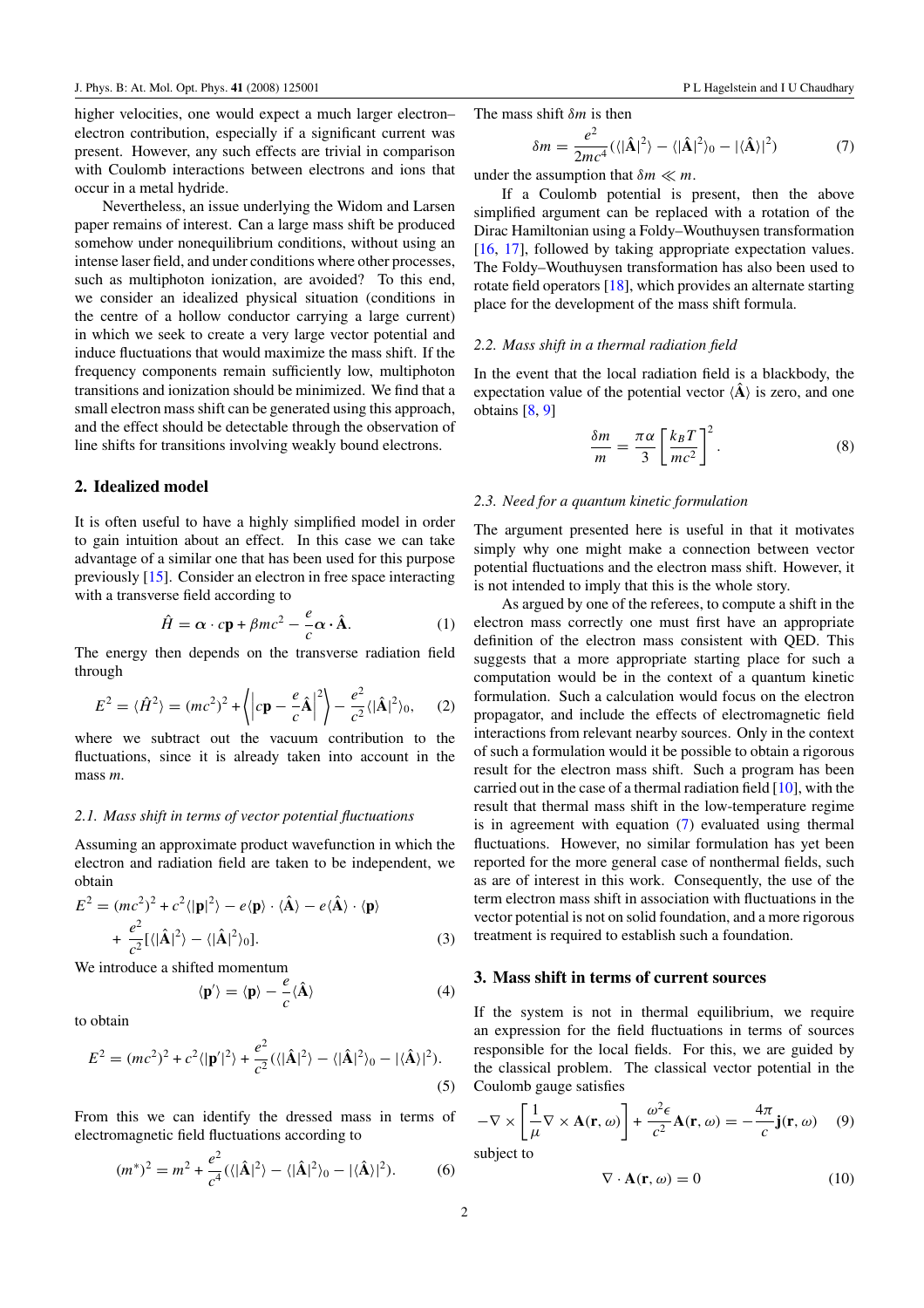which defines the Coulomb gauge. This subsidiary condition can be omitted if we replace the current density by  $\mathbf{j}_T$ , where  $\mathbf{j}_T$ is the transverse part of the current density [\[19](#page-8-0)]. The classical vector potential arising from sources can be constructed from those sources according to

$$
\mathbf{A}(\mathbf{r},\omega) = \frac{1}{c} \int d^3 \mathbf{r}' G(\mathbf{r}, \mathbf{r}'; \omega) \mathbf{j}_T(\mathbf{r}', \omega), \tag{11}
$$

where the Green's function  $G(\mathbf{r}, \mathbf{r}', \omega)$  satisfies

$$
-\nabla \times \left[\frac{1}{\mu}\nabla \times G_{ij}(\mathbf{r}, \mathbf{r}'; \omega)\right] + \frac{\omega^2 \epsilon}{c^2} G_{ij}(\mathbf{r}, \mathbf{r}'; \omega)
$$
  
=  $-4\pi \delta_j \delta^3(\mathbf{r} - \mathbf{r}').$  (12)

For simplicity we assume spatial uniformity, in which case the Green's function is a scalar. The analogous Heisenberg operators satisfy similar relations, which allows us to write

$$
\hat{\mathbf{A}}(\mathbf{r},\omega) = \frac{1}{c} \int d^3 \mathbf{r}' G(\mathbf{r}, \mathbf{r}'; \omega) \hat{\mathbf{j}}_T(\mathbf{r}', \omega).
$$
 (13)

We can then relate the electromagnetic field fluctuations to fluctuations in the source according to

$$
\langle \hat{\mathbf{A}}(\mathbf{r}, \omega) \cdot \hat{\mathbf{A}}(\mathbf{r}, \omega) \rangle - \langle \hat{\mathbf{A}}(\mathbf{r}, \omega) \rangle \cdot \langle \hat{\mathbf{A}}(\mathbf{r}, \omega) \rangle \n= \frac{1}{c^2} \int d^3 \mathbf{r}' \int d^3 \mathbf{r}'' G(\mathbf{r}, \mathbf{r}'; \omega) G(\mathbf{r}, \mathbf{r}''; \omega) \n\times \left[ \langle \hat{\mathbf{j}}_T(\mathbf{r}', \omega) \cdot \hat{\mathbf{j}}_T(\mathbf{r}'', \omega) \rangle - \langle \hat{\mathbf{j}}_T(\mathbf{r}', \omega) \rangle \cdot \langle \hat{\mathbf{j}}_T(\mathbf{r}'', \omega) \rangle \right].
$$
\n(14)

A related approach was used in [\[20](#page-8-0)] for electromagnetic field fluctuations near surfaces. Hence, we may write for the relative mass shift

$$
\frac{\delta m}{m} = \int d\omega \frac{1}{2} \left(\frac{e}{mc^3}\right)^2 \int d^3 \mathbf{r}' \int d^3 \mathbf{r}'' G(\mathbf{r}, \mathbf{r}'; \omega) G(\mathbf{r}, \mathbf{r}'', \omega) \times \left[ \langle \hat{\mathbf{j}}_T(\mathbf{r}', \omega) \cdot \hat{\mathbf{j}}_T(\mathbf{r}'', \omega) \rangle - \langle \hat{\mathbf{j}}_T(\mathbf{r}', \omega) \rangle \cdot \langle \hat{\mathbf{j}}_T(\mathbf{r}'', \omega) \rangle \right].
$$
\n(15)

## **4. Mass shift in a metal hydride**

As discussed in the introduction, Widom and Larsen have identified metal hydrides as an environment in which the mass shift can become large [\[13\]](#page-8-0). Electromagnetic field fluctuations in the vicinity of a metal surface have been studied previously [\[21](#page-8-0)], and significant near-surface enhancements are reported [\[22](#page-8-0)]. However, the mass shift estimate reported in [\[13](#page-8-0)] seems to be larger than what we would expect, so in this section we examine the model used.

## *4.1. Widom–Larsen model*

To obtain an estimate for the mass shift, these authors have expressed the dressed mass (translated into our notation) as

$$
\frac{m^*}{m} = \sqrt{1 + \left(\frac{e}{mc^2}\right)^2 \overline{A^\mu A_\mu}}
$$
(16)

which is developed into

$$
\frac{m^*}{m} = \sqrt{1 + \frac{|\overline{\mathbf{E}}|^2}{\mathcal{E}^2}}
$$
(17)

with

$$
\mathcal{E} = \left| \frac{mc\tilde{\Omega}}{e} \right| \tag{18}
$$

with  $\tilde{\Omega}$  the local plasma frequency. According to Widom and Larsen, their equation  $(16)$  (equation  $(17)$  here) is 'an obviously gauge invariant result'.

To develop a quantitative estimate for the magnitude of the electric field fluctuations, Widom and Larsen consider oscillations of a proton in a local pocket of electronic charge density  $-|e|\tilde{n}$ . Using Gauss's law, they obtain an estimate for the electric field fluctuations

$$
\sqrt{|\mathbf{E}|^2} \approx \frac{4e\sqrt{|\mathbf{u}|^2}}{3a_0^3} \tag{19}
$$

where  $\bf{u}$  is the displacement of the proton monolayer and  $a_0$  is the Bohr radius. The estimates that result from this approach lead to estimates for the dressed mass that can be enormous. According to their equation (20), they find

$$
\frac{m^*}{m} \approx 20.6.\t(20)
$$

Such a large estimate for the mass shift provided us with the motivation to examine the model.

## *4.2. Electric field operators*

To make progress, we would like to think about the mass shift in terms of the electric field operator. We begin by considering the classical electric field, which can be separated into longitudinal and transverse pieces

$$
\mathbf{E} = \mathbf{E}_L + \mathbf{E}_T \tag{21}
$$

which satisfy

$$
\nabla \times \mathbf{E}_L = 0, \qquad \nabla \cdot \mathbf{E}_T = 0. \tag{22}
$$

The transverse part is related to the vector potential through

$$
\mathbf{E}_T = -\frac{1}{c} \frac{\partial \mathbf{A}}{\partial t}.
$$
 (23)

The analogous Heisenberg operators satisfy the same relation, so we may write

$$
\hat{\mathbf{E}}_T(\mathbf{r},t) = -\frac{1}{c} \frac{\partial \hat{\mathbf{A}}(\mathbf{r},t)}{\partial t}.
$$
 (24)

We can recast the mass shift formula in terms of the transverse electric field operator by using the Fourier transform version of this relation:

$$
\delta m = \frac{e^2}{2mc^2} \int \frac{d\omega}{\omega^2} [ \langle |\hat{\mathbf{E}}_T(\omega)|^2 \rangle - \langle |\hat{\mathbf{E}}_T(\omega)|^2 \rangle_0 - | \langle \hat{\mathbf{E}}_T(\omega) \rangle |^2 ].
$$
\n(25)

In the formulation of Widom and Larsen [\[13](#page-8-0)], the appearance of the full electric field operator in their mass shift formula is what makes their gauge invariant formulation different from the Coulomb gauge approach under discussion here. Since the vector potential is related to the transverse electric field operator, only the transverse electric field fluctuations would contribute to the mass shift.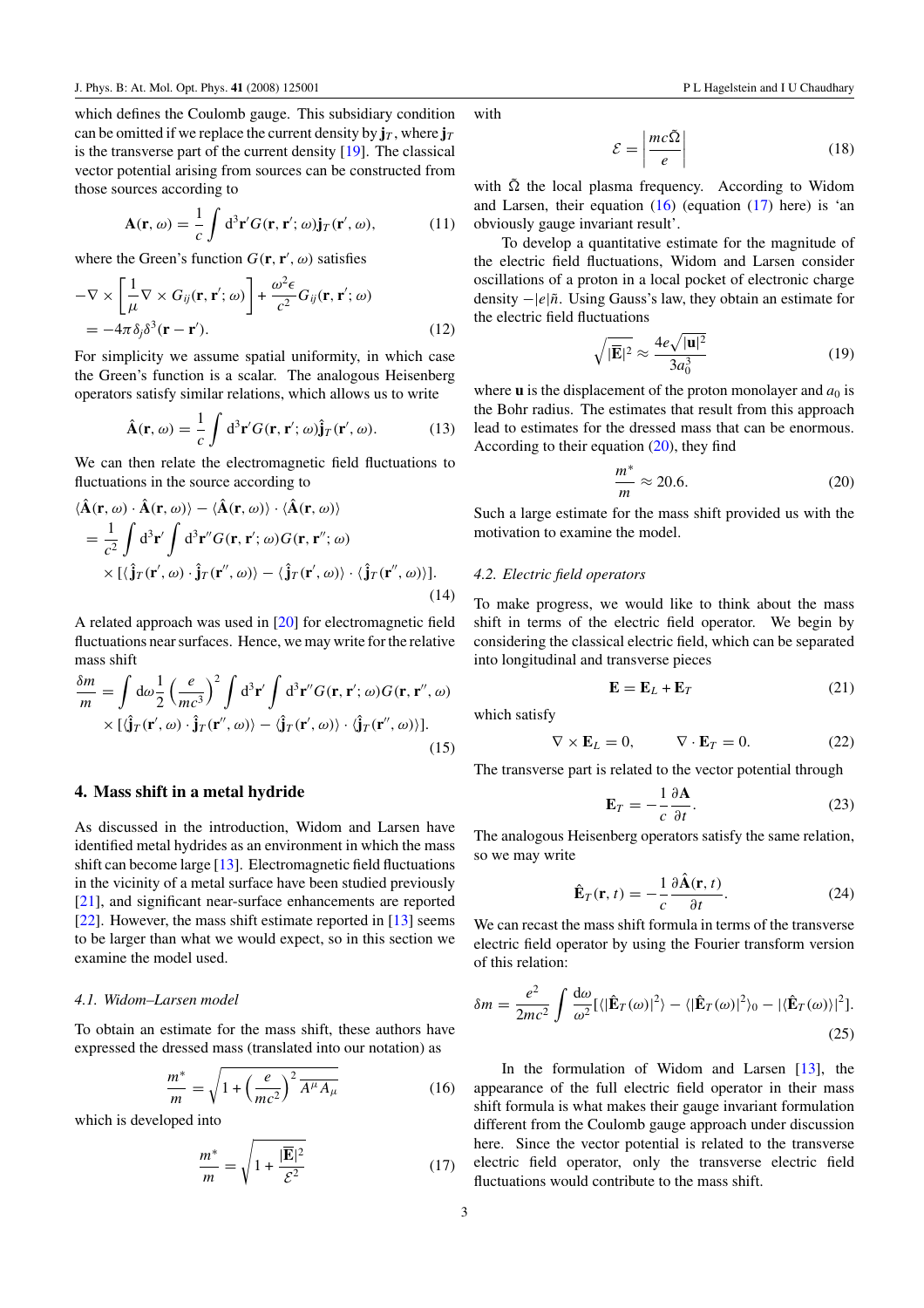#### *4.3. Ratio of transverse to longitudinal electric field*

Of interest in this discussion is an estimate of how large a mass shift should one expect if fluctuations in the transverse electric field were used instead of fluctuations in the longitudinal electric field. To address this, we assume for simplicity that the fluctuations scale with field strength (a nontrivial assumption since fluctuations in the longitudinal field are due to fluctuations in position, which fluctuations in the transverse field are due to fluctuations in momentum). If we know the ratio of the transverse to longitudinal fields near a moving charge, then we can scale the fluctuations accordingly to develop a correction to the mass shift estimate.

For the purposes of developing a simple scaling argument, the Coulomb field in the vicinity of a point charge has a magnitude of

$$
|\mathbf{E}_L| \sim \frac{e}{d^2} \tag{26}
$$

where *d* is the distance from the charge. The magnitude of the vector potential in the vicinity of an oscillating charge is

$$
|\mathbf{A}| \sim \frac{ev}{cd} \tag{27}
$$

where  $v$  is the velocity of the charge. The transverse electric field at a frequency *ω* is then

$$
|\mathbf{E}_T| \sim \frac{\omega ev}{c^2 d}.\tag{28}
$$

The ratio of the transverse field to longitudinal field is then

$$
\frac{|\mathbf{E}_T|}{|\mathbf{E}_L|} \sim \frac{v\omega d}{c^2}.
$$
 (29)

If the range of the moving charge is on the order of the distance with the observer

$$
d \sim \frac{v}{\omega} \tag{30}
$$

then

$$
\frac{|\mathbf{E}_T|}{|\mathbf{E}_L|} \sim \left(\frac{v}{c}\right)^2.
$$
 (31)

The ratio of the mass shift estimate using the transverse electric field to that using the longitudinal electric field, if no other feature of the model is changed, becomes

$$
\left[\frac{\delta m}{m}\right]_{\text{CG}} \sim \left[\frac{\delta m}{m}\right]_{\text{WL}} \left(\frac{v}{c}\right)^4 \tag{32}
$$

where the subscript CG is for Coulomb gauge, and where the subscript WL is for Widom and Larsen.

## *4.4. Oscillation frequency and scaled mass shift*

If we assume as discussed above that the relative level of fluctuations is the same for longitudinal and transverse fields, then we need an estimate of the proton velocity to complete the estimate. If we adopt a high value for the oscillation frequency from neutron scattering measurements in NbH [\[23\]](#page-8-0), where  $\hbar\omega \sim 100$  meV, and a large estimate for the proton range of 1 Å, the resulting ratio of the proton velocity to the speed of light is on the order of

$$
\frac{v}{c} \sim 5 \times 10^{-5}.\tag{33}
$$

In this case, the mass shift obtained using the Coulomb gauge would be on the order of

$$
\left[\frac{\delta m}{m}\right]_{\text{CG}} \sim 6 \times 10^{-18} \left[\frac{\delta m}{m}\right]_{\text{WL}}.\tag{34}
$$

A mass ratio of 20 estimated using a longitudinal field then would correspond to a shift in energy of less than  $10^{-10}$  eV in a Coulomb gauge calculation.

#### *4.5. Summary and issues*

The notion that an electron bound to a proton in a metal hydride could acquire a mass shift on the order of an MeV due to the motion of the proton as part of collective oscillations seems highly unlikely. A simple way to view the effect in the Coulomb gauge can be summed up as follows. The proton oscillates, creating a weak local magnetic field. Fluctuations in the proton velocity then result in fluctuations in the associated magnetic field. These fluctuations give rise to a small mass shift through equation [\(7\)](#page-1-0).

Since the local electrons can move much faster, the transverse fields developed by surface plasmon oscillations have the potential to give rise to a larger mass shift. Even so, such effects are tiny compared to conventional (Coulombic) orbital interactions that electrons experience in a metal or metal hydride.

#### **5. Mass shift inside a hollow current-carrying wire**

Since fluctuations in the vector potential can contribute to an electron mass shift, we are motivated to seek ways to increase the effect. In the measurements of Hollberg and Hall [\[11](#page-8-0)], the thermal shift between a weakly bound electron (which experiences the full shift) and a more tightly bound electron (which is shifted very little [\[24\]](#page-8-0)) was detected as a fractional shift on the order of  $2 \times 10^{-12}$  at 300 K. At higher temperature, the mass shift is larger by the square of the temperature, so an increase of two orders of magnitude seems possible through heating. However, perhaps even larger effects can be obtained through the use of nonequilibrium conditions.

Here, we consider a configuration in which a large current is carried in a hollow wire, in which a large vector potential is produced at the centre. Fluctuations in the vector potential in such a device should produce a mass shift in free (or nearly free) electrons. This can be diagnosed spectroscopically if a gas sample is placed inside the wire. We are interested then in maximizing fluctuations in the vector potential in order to maximize the effect.

#### *5.1. Hollow wire configuration*

For this purpose, consider the hollow wire configuration illustrated in figure [1.](#page-4-0) The inner conductor (made up of a number of windings) carries a strong (and noisy) current which generates a magnetic field **H** within, and outside, the conductor. Surrounding this inner conductor is a magnetic material which serves to create a large (and noisy) magnetic flux density **B**. The outer conductor carries the return current, and helps confine the magnetic field. An experimental cell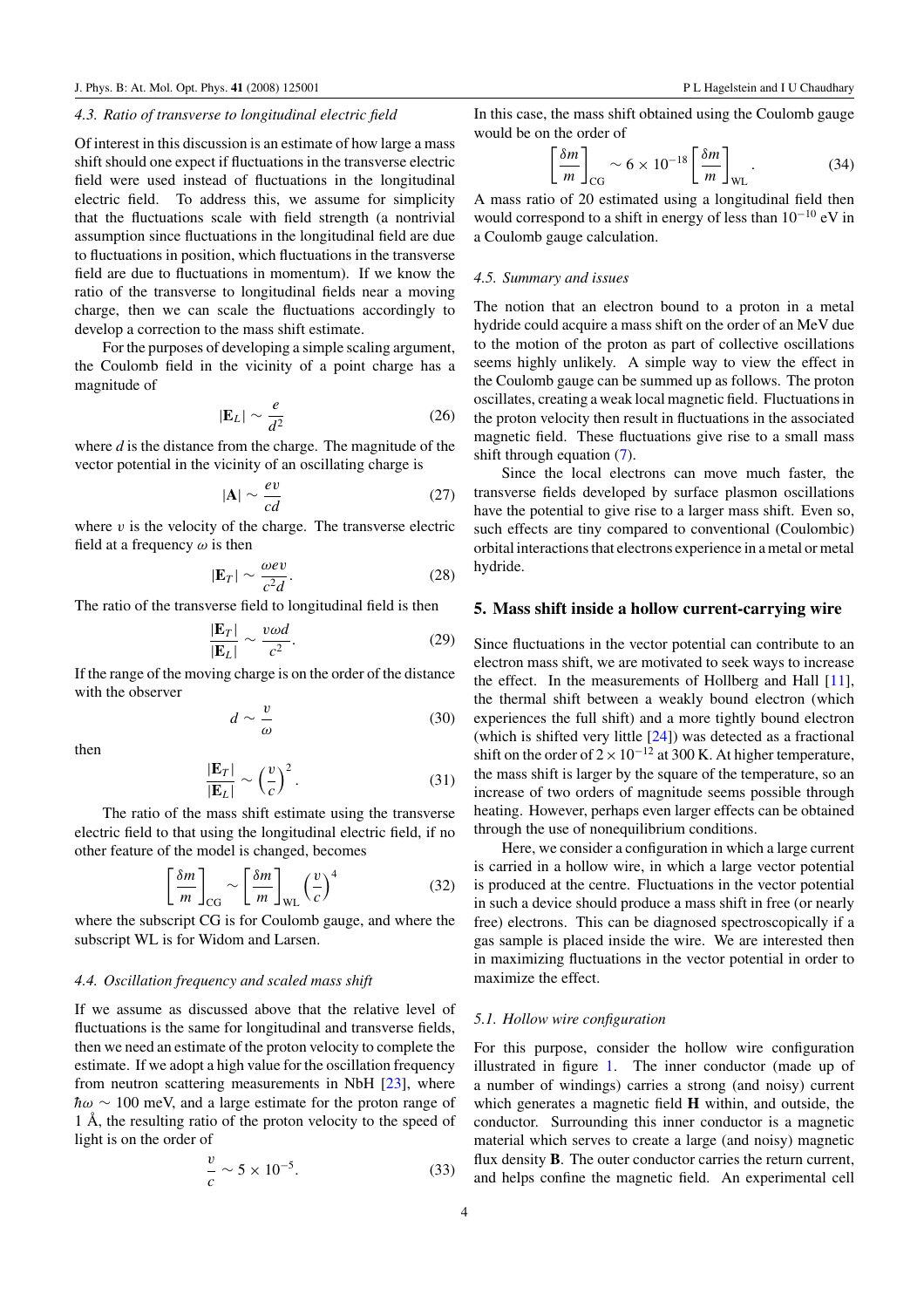<span id="page-4-0"></span>

Figure 1. Hollow wire configuration. The inner conductor (light grey) carries the forward current; the outer conductor (light grey) carries the return current; the magnetic material in between (dark grey) maximizes the magnetic flux density.

can be placed inside the inner conductor for spectroscopic tests. The vector potential inside the cell comes about as a result of the surrounding magnetic flux density. Fluctuations in the current result in fluctuations in the magnetic field, causing fluctuations in the magnetic flux density, producing fluctuations in the vector potential, leading ultimately to a mass shift.

#### *5.2. The vector potential*

The magnetic field distribution in the quasi-static limit is given in appendix A. From the resulting magnetic flux density, the vector potential along the axis in the centre of the hollow wire configuration is calculated. In the event that the magnetic flux density from the magnetic element of the configuration dominates, the on-axis vector potential is

$$
A_z(0) = \frac{2N\mu I}{c} \ln \frac{R_2}{R_1},
$$
\n(35)

where  $N$  is the number of windings,  $\mu$  is the permeability of the magnetic element, *I* is the current, and  $R_2/R_1$  is the ratio of outer to inner radius of the magnetic material.

This approach is conceptually simple, and is capable of generating large vector potentials. Consider an example in which the classical current *I* is taken to be 1 A (which is  $2.998 \times 10^9$  statamps since our formulae are in cgs), and the number of windings *N* is taken to be unity. The onaxis classical vector potential produced will be 0.1 statvolts (29.98 V) times  $\mu$  (assuming the logarithmic term is unity for this exercise). In the case of transformer iron ( $\mu = 4000$ ), the resulting vector potential is 400 statvolts (120 kV). For  $\mu$ -metal  $(\mu = 20000)$ , we obtain 2000 statvolts (600 kV). We conclude that quite high vector potentials can be generated using this approach with only modest experimental requirements.

#### *5.3. Mass shift in terms of current fluctuations*

However, the mass shift is sensitive to quantum fluctuations in the vector potential, and not to the expectation value (which corresponds to the classical estimate above). Sizeable fluctuations are difficult to generate, as we see in the following section. In this case, we may write

$$
\delta m = \frac{2N^2 e^2 \mu^2}{mc^6} \left( \ln \frac{R_2}{R_1} \right)^2 \left[ \langle \hat{I}^2 \rangle - \langle \hat{I} \rangle^2 \right] \tag{36}
$$





**Figure 2.** Circuit to supply oscillating current with large fluctuations to the hollow cylinder configuration.

which assumes a mass shift much smaller than the vacuum mass  $(\delta m \ll m)$ .

#### **6. Quantum fluctuations in a lossy driven circuit**

So, under what conditions can these fluctuations be maximized? The literature contains numerous papers concerned with the minimization of noise, but in this case we would like to maximize the quantum noise. One approach to the problem is to use a lossy LC-circuit with an amplifier as indicated in figure 2. This circuit is intended to implement the components that occur in a single-mode laser (an oscillator, loss and gain that saturates), which is known to be very noisy when driven near threshold.

#### *6.1. Master equation*

To model intensity fluctuations in the single-mode laser (and hence in this kind of circuit), a master equation for the photon probability distribution  $p(n, t)$  has been used [\[25](#page-8-0)]:

$$
\frac{\partial}{\partial t}p(n, t) = \alpha [np(n - 1, t) - (n + 1)p(n, t)] \n- \beta [n^2 p(n - 1, t) - (n + 1)^2 p(n, t)] \n+ \gamma [(n + 1)p(n + 1, t) - np(n, t)].
$$
\n(37)

The first term on the RHS accounts for linear gain, where  $\alpha$  is a gain parameter. Gain saturation to lowest order is modelled by the second term on the RHS, where  $\beta$  is a saturation parameter. The third term accounts for loss, where  $\gamma$  is the loss parameter.

In the steady state, the probability distribution satisfies

$$
p(n) = \frac{\alpha/\gamma}{1 + (\beta/\alpha)n} p(n-1)
$$
 (38)

from which an exact solution can be constructed:

$$
p(n) \sim \frac{(\alpha^2/\beta\gamma)^n}{\Gamma[(\alpha/\beta) + n + 1]}.
$$
 (39)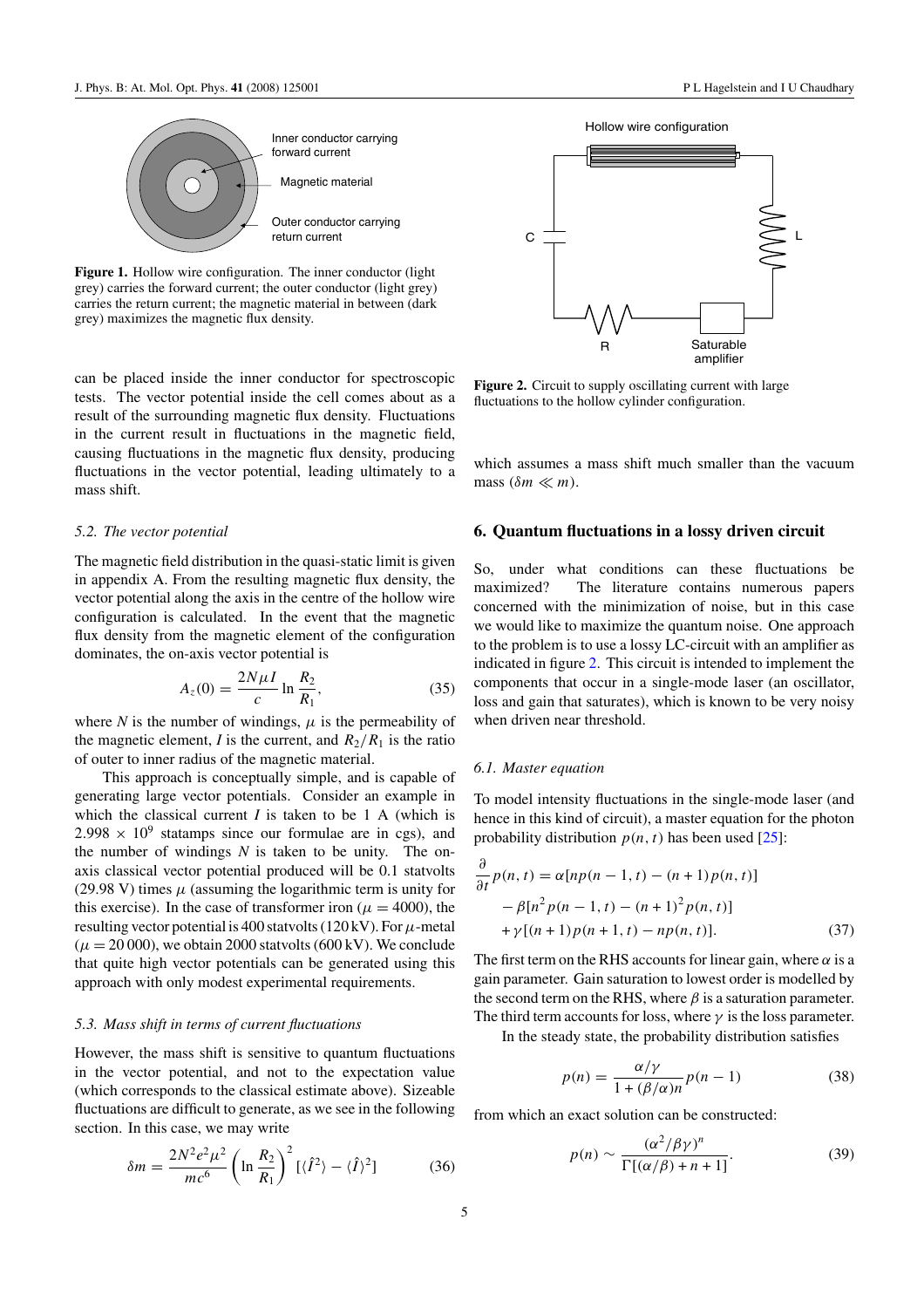## *6.2. Fluctuations in photon number above threshold*

In [\[25\]](#page-8-0) it is shown that the Stirling approximate can be used to approximate this by a Gaussian, which can be written as

$$
p(n) \sim e^{-\frac{1}{2}(n - \langle n \rangle)^2 / \Delta n^2}
$$
 (40)

as long as the average number of quanta  $\langle n \rangle$  is much greater than the spread  $\Delta n$ . The average  $\langle n \rangle$  and spread  $\Delta n$  in this model are given by

$$
\langle n \rangle = \frac{\alpha - \gamma}{\beta} \qquad \Delta n = \sqrt{\frac{\alpha}{\beta}}.
$$
 (41)

Steady-state fluctuations in this model are maximized when the gain is very nearly matched by the loss  $(\alpha \approx \gamma)$ for an amplifier with a very low saturation parameter *β*. We can define a difference parameter *δ* that is the normalized difference between the gain and loss

$$
\delta = \frac{\alpha - \gamma}{\alpha}.\tag{42}
$$

In terms of this parameter, the relative fluctuations are

$$
\frac{\Delta n}{\langle n \rangle} = \frac{1}{\sqrt{\langle n \rangle \delta}}.\tag{43}
$$

The spread  $\Delta n$  for a classical state is simply  $\sqrt{\langle n \rangle}$ . The fluctuations here are larger by a factor of  $1/\sqrt{\delta}$  due to the diffusion in *n* associated with the loss and gain in the master equation.

#### *6.3. Current fluctuations above threshold*

Fluctuations in the current can be determined from fluctuations in number and phase through a perturbative approach. The expectation value of the current can be related to expectation values of number  $\hat{n}$  and phase  $\hat{\phi}$  according to

$$
\langle \hat{I} \rangle = \sqrt{\frac{\hbar \omega_0 \langle \hat{n} \rangle}{2L}} \cos(\omega_0 t + \langle \hat{\phi} \rangle). \tag{44}
$$

We use *L* for the total inductance of the circuit, and where the characteristic frequency of the circuit  $\omega_0$  satisfies

$$
\omega_0^2 = \frac{1}{LC} \tag{45}
$$

where *C* is the capacitance. If the fluctuations are small relative to the average (as depicted in figure 3), then we can linearize around the sinusoid to obtain

$$
\hat{I} - \langle \hat{I} \rangle = \frac{1}{2} \sqrt{\frac{\hbar \omega_0 \langle \hat{n} \rangle}{2L}} \cos(\omega_0 t + \langle \hat{\phi} \rangle) \left( \frac{\hat{n} - \langle \hat{n} \rangle}{\langle \hat{n} \rangle} \right) \n- \sqrt{\frac{\hbar \omega_0 \langle \hat{n} \rangle}{2L}} \sin(\omega_0 t + \langle \hat{\phi} \rangle) (\hat{\phi} - \langle \hat{\phi} \rangle).
$$
\n(46)

The fluctuations in the current are then given by

$$
\langle (\hat{I} - \langle \hat{I} \rangle)^2 \rangle = \frac{1}{4} \left( \frac{\hbar \omega_0 \langle \hat{n} \rangle}{2L} \right) \cos^2(\omega_0 t + \langle \hat{\phi} \rangle) \left[ \frac{\langle (\hat{n} - \langle \hat{n} \rangle)^2 \rangle}{\langle \hat{n} \rangle^2} \right]
$$

$$
- \left( \frac{\hbar \omega_0 \langle \hat{n} \rangle}{2L} \right) \cos(\omega_0 t + \langle \hat{\phi} \rangle) \sin(\omega_0 t + \langle \hat{\phi} \rangle)
$$

$$
\times \left[ \frac{(\hat{n} - \langle \hat{n} \rangle)(\hat{\phi} - \langle \hat{\phi} \rangle)}{\langle \hat{n} \rangle} \right]
$$

$$
+ \left( \frac{\hbar \omega_0 \langle \hat{n} \rangle}{2L} \right) \sin^2(\omega_0 t + \langle \hat{\phi} \rangle) \langle (\hat{\phi} - \langle \hat{\phi} \rangle)^2 \rangle.
$$
(47)



**Figure 3.** Sinusoidal signal with fluctuations.

The current fluctuations are due to number fluctuations alone when

$$
\sin(\omega_0 t + \langle \hat{\phi} \rangle) = 0.
$$

In this case we obtain

$$
\langle (\hat{I} - \langle \hat{I} \rangle)^2 \rangle = \frac{1}{4} \langle \hat{I} \rangle_{\text{max}}^2 \left[ \frac{\langle (\hat{n} - \langle \hat{n} \rangle)^2 \rangle}{\langle \hat{n} \rangle^2} \right]. \tag{48}
$$

#### *6.4. Current fluctuations below threshold*

When run below threshold, the excitation of the oscillator is much weaker, so that we can neglect saturation. In this case we obtain a thermal distribution in the steady state

$$
p(n) = \frac{\alpha}{\gamma} p(n-1) = e^{-\hbar \omega_0 / k_B T_{\text{eff}}} p(n-1),
$$
 (49)

where  $T_{\text{eff}}$  is the effective temperature associated with the amplifier and loss. In the high-temperature limit, the current fluctuations are

$$
\langle \hat{I}^2 \rangle - \langle \hat{I} \rangle^2 = \frac{\hbar \omega_0}{L} \left[ \frac{1}{e^{\hbar \omega_0 / k_B T_{\text{eff}}} - 1} + \frac{1}{2} \right] \to \frac{k_B T_{\text{eff}}}{L}.
$$
 (50)

#### *6.5. Mass shift estimates*

We can use these results to develop estimates for the mass shift. Above threshold, the current fluctuations appear in connection with an oscillating signal, and are limited by how closely the gain matches the loss. Below threshold, only fluctuations occur, and the effective noise temperature is determined once again by how closely the gain matches the loss. In the circuit that we examined here, the gain and loss are variable, but in the steady-state solutions we assumed that they remain fixed. In practice, one would use a more sophisticated arrangement with a very hot resistive element to inject noise (not included in our master equation) and feedback to keep the gain and loss closely matched (not included in our model). Consequently,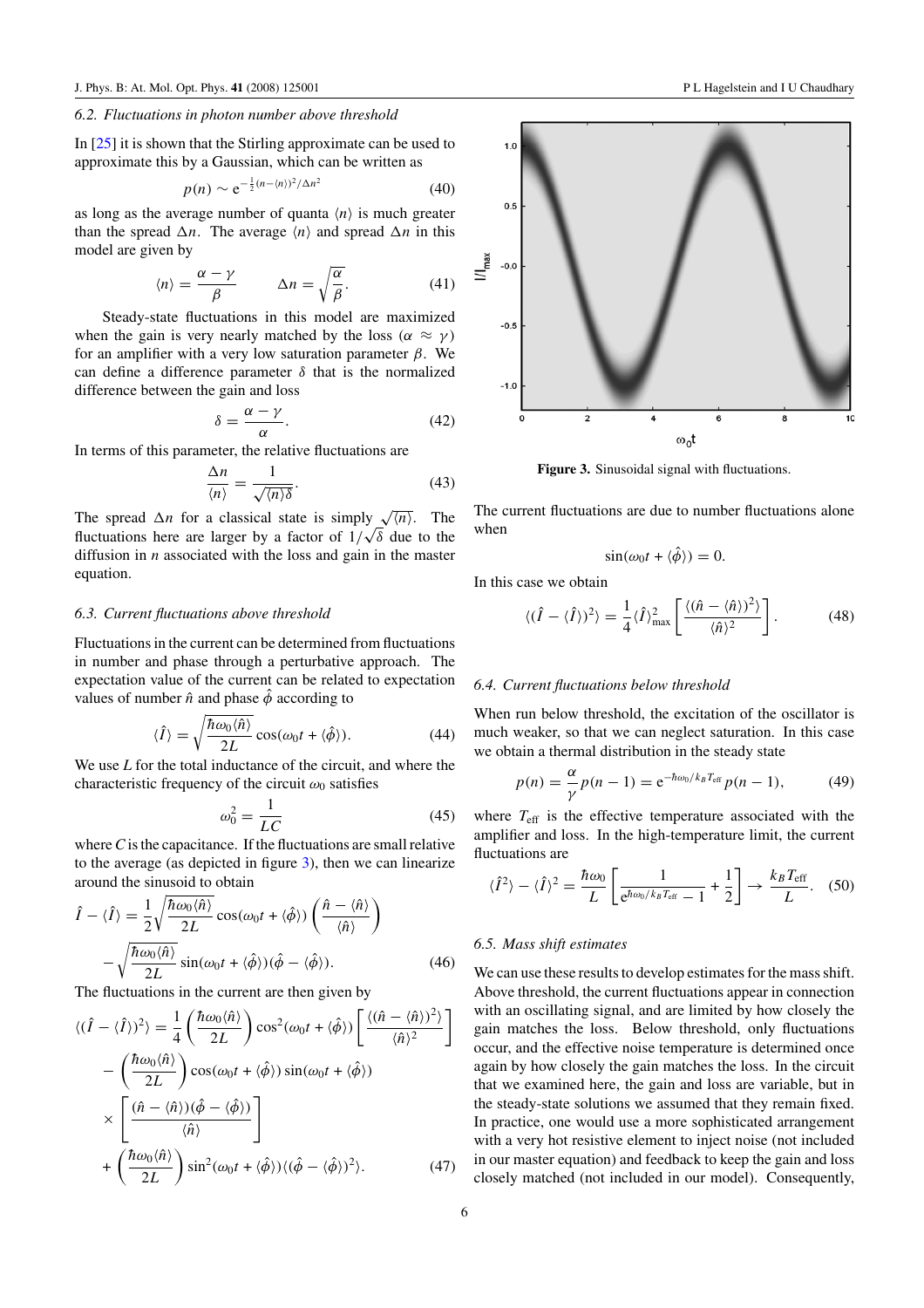<span id="page-6-0"></span>it makes sense here to characterize the noise in terms of an effective temperature in order to evaluate the magnitude of the mass shift and associated energy shift.

From this discussion, we may write the mass shift in terms of the effective temperature for the below-threshold case as

$$
\delta m = \frac{2N^2 e^2 \mu^2 k_B T_{\text{eff}}}{mc^6 L} \left( \ln \frac{R_2}{R_1} \right)^2 \quad \text{(below threshold)}.\tag{51}
$$

Before continuing, we note that the mass shift is maximized when the inductance is minimized, so that no additional inductance should be used. In this case, the total inductance for the circuit is very nearly that of the hollow wire  $(L<sub>hw</sub>)$ , which is given in the appendix to be

$$
L_{hw} = \frac{2N^2\mu l_z}{c^2} \ln \frac{R_2}{R_1},
$$
 (52)

where  $l_z$  is the length of the hollow wire. Upon inserting, we obtain for the mass shift

$$
\delta m = \frac{e^2 \mu k_B T_{\text{eff}}}{m c^4 l_z} \ln \frac{R_2}{R_1} \quad \text{(below threshold)}.\tag{53}
$$

The associated energy shift evaluates to

$$
\delta mc^2 = 5.63 \times 10^{-10} \text{ eV} \ln \frac{R_2}{R_1} \left[ \frac{10 \text{ cm}}{l_z} \right] \left[ \frac{\mu}{20\,000} \right] \left[ \frac{k_B T_{\text{eff}}}{1 \text{ eV}} \right].
$$
\n(54)

Based on this, we would expect that energy shifts in the range of  $10^{-9}$ – $10^{-6}$  eV should be possible by maximizing the noise temperature, and by taking advantage of more advanced magnetic materials.

#### **7. Summary and conclusions**

Our effort was stimulated by the recent publication of Widom and Larsen who proposed that a large electron mass shift could be expected to occur near the surface of a metal hydride [\[13](#page-8-0)]. These authors were led to this conclusion from a gauge-free formulation of the mass shift. Since the result is so counter to our intuition, we decided to investigate an approach based on the Coulomb gauge. In the end, the key difference is that in the Coulomb gauge one must use the transverse electric field fluctuations for a mass shift estimate instead of fluctuations in the longitudinal field. As a result, the mass shift that we would expect would be orders of magnitude smaller.

As a result of the Widom and Larsen proposal, we were motivated to consider the problem of creating a more significant mass shift than can be obtained thermally, by using nonequilibrium conditions to maximize the fluctuations in the potential vector. To this end, we proposed the use of a hollow wire with a magnetic element driven by a noisy current source; the mass shift in such a configuration is proportional to the current fluctuations of the circuit. To maximize current fluctuations, we considered a lossy LC circuit with an amplifier, which is closely related to the problem of a single-mode laser which is known to be extremely noisy near threshold. Fluctuations in the oscillator photon number were modelled using a simple master equation borrowed from laser physics, which has been used to describe the photon distribution in a single-mode laser. Above threshold the signal is oscillatory with small fluctuations which are maximized near threshold. Below threshold, the photon distribution is thermal at a temperature determined by the ratio of the gain to the loss; near threshold, the gain very nearly matches the loss, and the effective temperature can be very high.

To maximize the mass shift, the circuit inductance should be minimized. When the inductance of the hollow wire dominates the circuit inductance, the below-threshold mass shift depends on the permeability, the geometry of the cylinder and on the noise temperature. It is independent of the number of windings. The mass shift induced in this way is sufficiently large to be observable (we believe that energy shifts in the range of  $10^{-9}$ – $10^{-6}$  eV can be produced in a free, or weaklybound, electron), and it can be greater than the thermal shift observed previously near room temperature. The development of very high noise temperatures in the circuit (in the keV range or higher) will require the use of a more sophisticated circuit than that analysed here, since it is difficult to match the gain and loss so precisely without feedback.

Note that the mass shift produced in such an experiment occurs under conditions where the classical electric and magnetic fields are zero (in the above threshold case, we are focused on the  $sin(\omega t + \langle \hat{\phi} \rangle) = 0$  condition in which the expectation value of the transverse electric field is zero). It appears as if the electron is exhibiting a response to the vector potential in such an experiment.

#### **Acknowledgments**

The authors take pleasure in acknowledging support for this work from a gift from David Griswold, and a gift from the New York Trust.

## **Appendix. Classical vector potential estimate**

In this appendix we consider the vector potential due to a simple hollow wire configuration as illustrated in figure [1.](#page-7-0) The innermost hollow cylinder (between  $R_0$  and  $R_1$ ) is a conductor for the forward current, assumed to be made from a nonmagnetic metal such as copper. This conductor is surrounded by a magnetic material (between  $R_1$  and  $R_2$ ) such as iron or permalloy. An outer cylindrical conductor is present to carry a return current.

## *A.1. Magnetic field*

If we assume that the current is carried uniformly in the nonmagnetic conductors, and that the system is magnetoquasistatic, then we can estimate the magnetic field using

$$
\oint_C \mathbf{H} \cdot d\mathbf{l} = \frac{4\pi}{c} \int \mathbf{J} \cdot \hat{\mathbf{n}} d^2 a
$$
\n(A.1)

using circular contours at different radial distances *ρ* away from the centre. We assume that the current in the inner hollow cylinder is *z*-directed

$$
\mathbf{J} = \hat{\mathbf{i}}_z J_0 \quad \text{(inner conductor)}.
$$
 (A.2)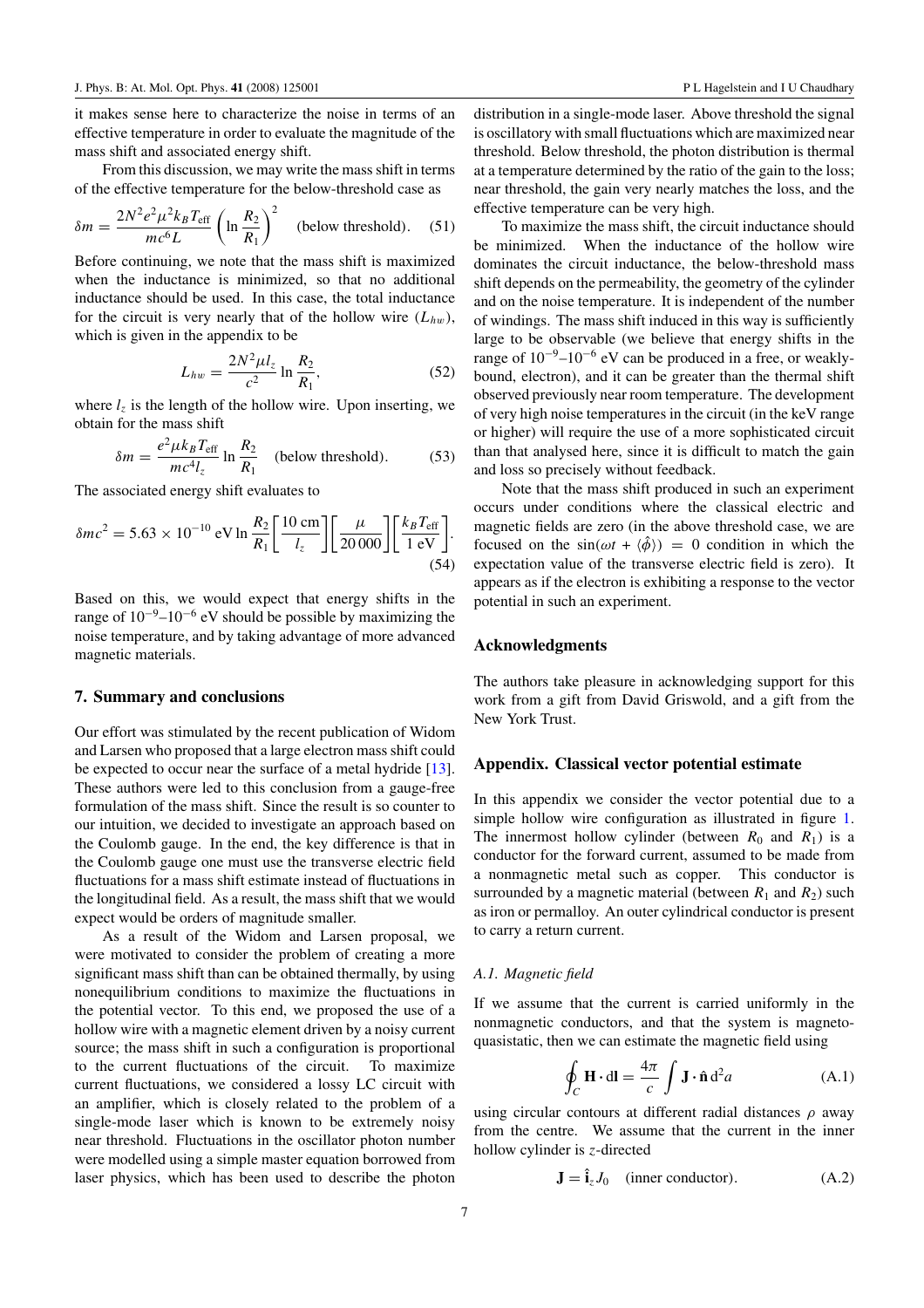<span id="page-7-0"></span>

**Figure 1.** Cross section of a simple hollow wire configuration. The centre is hollow, out to a radius  $R_0$  (indicated in white). An inner conductor is shown between  $R_0$  and  $R_1$  (in light grey). A magnetic material with permeability  $\mu$  is indicated between  $R_1$  and  $R_2$  (in dark grey). An outer nonmagnetic conductor to carry the return current is illustrated between  $R_2$  and  $R_3$  (in light grey).

The outer cylinder carries the return current, and is also *z*-directed

$$
\mathbf{J} = -\hat{\mathbf{i}}_z J_1 \quad \text{(outer conductor)}.\tag{A.3}
$$

The magnetic field is *φ*-directed, and can be estimated simply from equation [\(A](#page-6-0)*.*1),

$$
\mathbf{H}(\rho) = \n\begin{cases}\n0 & 0 \leq \rho \leq R_0 \\
\hat{\mathbf{i}}_{\phi} \frac{2\pi J_0}{\rho c} (\rho^2 - R_0^2) & R_0 \leq \rho \leq R_1 \\
\hat{\mathbf{i}}_{\phi} \frac{2\pi J_0}{\rho c} (R_1^2 - R_0^2) & R_1 \leq \rho \leq R_2 \\
\hat{\mathbf{i}}_{\phi} \left[ \frac{2\pi J_0}{\rho c} (R_1^2 - R_0^2) - \frac{2\pi J_1}{\rho c} (\rho^2 - R_2^2) \right] & R_2 \leq \rho \leq R_3 \\
0 & \rho > R_3.\n\end{cases}
$$
\n(A.4)

The magnetic field is zero outside since the return current matches the forward current

$$
J_0 \pi (R_1^2 - R_0^2) = J_1 \pi (R_3^2 - R_2^2). \tag{A.5}
$$

### *A.2. Vector potential*

The vector potential at the *z*-axis can be found from

$$
\oint_{C'} \mathbf{A} \cdot d\mathbf{l} = \int \mu \mathbf{H} \cdot d^2 a. \tag{A.6}
$$

For this we use a rectangular contour that travels a short distance  $\Delta z$  along the *z*-axis; then radially outward beyond the outer conductor; then backward the same distance in *z*; and then radially inward. Since the magnetic field is *φ*-directed, no contribution is obtained for the radial legs. Hence, we obtain

$$
[A_z(0) - A_z(R_3)]\Delta z
$$
  
=  $\Delta z \int_{R_0}^{R_1} \frac{2\pi J_0}{\rho c} (\rho^2 - R_0^2) d\rho$ 



**Figure 2.** Cross section of a looped configuration. A wire (light grey) is looped around a cylindrical shell of magnetic material (dark grey) *N* times. A single wire carries the current *I*, but the total current passing inside the magnetic material is *NI* .

$$
+\Delta z \int_{R_1}^{R_2} \frac{2\pi \mu J_0}{\rho c} (R_1^2 - R_0^2) d\rho
$$
  
+ 
$$
\Delta z \int_{R_2}^{R_3} \frac{2\pi J_0}{\rho c} (R_1^2 - R_0^2) - \frac{2\pi J_1}{\rho c} (\rho^2 - R_2^2) d\rho.
$$
 (A.7)

Integrating results in

$$
A_z(0) = \left(\frac{2I}{c}\right) \left[ \mu \ln \frac{R_2}{R_1} + \frac{1}{2} + \ln \frac{R_3}{R_2} - \frac{R_0^2}{R_1^2 - R_0^2} \ln \frac{R_1}{R_0} + \frac{R_2^2}{R_3^2 - R_2^2} \ln \frac{R_3}{R_2} \right]
$$
(A.8)

where we have assumed that the vector potential  $A_7(R_3)$  is zero outside the outermost conductor.

In the event that the magnetic permeability  $\mu$  of the magnetic section is much greater than unity, then the contribution of the magnetic material dominates. In this case, we may write

$$
A_z(0) = \frac{2\mu I}{c} \ln \frac{R_2}{R_1}.
$$
 (A.9)

#### *A.3. Looped wire*

In the event that a high- $\mu$  material is used, then the ratio of vector potential to current can be increased by looping a wire carrying the drive current around the magnetic element, as indicated in figure 2. The vector potential on axis in this case is

$$
A_z(0) = \frac{2N\mu I}{c} \ln \frac{R_2}{R_1},
$$
 (A.10)

where *N* is the number of windings. The self-inductance of the hollow wire *Lhw* is

$$
L_{hw} = \frac{2N^2\mu l_z}{c^2} \ln \frac{R_2}{R_1},
$$
 (A.11)

where  $l_z$  is the length of the hollow wire.